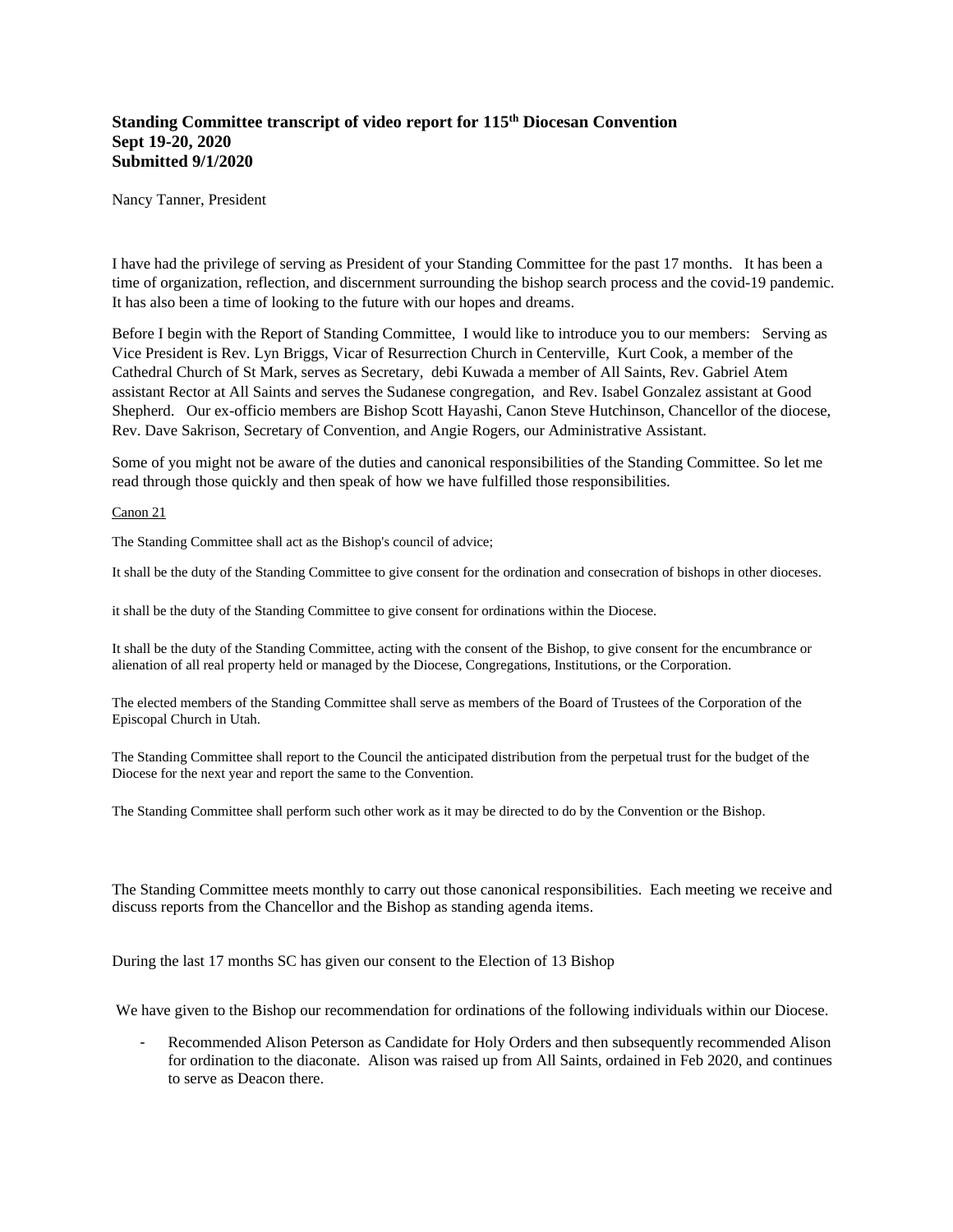- We Recommended Deacon Brian Rallison for Ordination to the Priesthood. Brian was raised up from St Pauls SLC. Ordained in September 2019 and is serving as Rector at 2 parishes: Holy Innocents St Pauls /and Grace Church and the Incarnation in the Diocese of Pa.
- Recommended Deacon Elizabeth Ann Brooks Harden for Ordination to the Priesthood. Elizabeth is from Good Shepherd She was ordained in November 2019 and serves as Priest in Charge at St Luke's Brockport, NY in the Diocese of Rochester
- Last month Suzanne Miller was recommended as Candidate for Holy Order. Suzanne is from Good Shepherd

Among others items The Standing Committee also

- Approved the distribution from the Perpetual Trust for the 2020 Diocesan budget of \$3,355,294
- Approved the Resolution to combine the congregations of The Episcopal Church of St. Francis and San Francisco
- Approved the policy on Use of Proceeds from the Sale of Surplus Property
- Approved Housing Allowance Resolutions for the Clergy of the Diocese of Utah for 2020
- Approved the Resolution to combine the congregations of St. Stephen's and San Esteban
- Approved the Resolution to form a Diocesan Property Committee

In July 2019 the Standing Committee agreed to begin yearly visits to all congregations in the Dioceses of Utah. The goal was to meet with each congregation at least once every 12 months with representation from both Standing Committee and Diocesan Council. We began our visits in September 2019 and met with 9 congregations until March 2020 when church services were suspended due to Covid19.

Our visits enriched our connection with our fellow Episcopalians by giving us the opportunity to have conversations and answer questions. We look forward to resuming our visitation schedule as soon as we may all gather again.

In August 2019, When the Standing Committee proposed sponsoring people to go to the first Rooted in Jesus conference in January 2020, we approved the use of the 150<sup>th</sup> Anniversary Project Funds to cover the costs of sending up to 40 lay persons. However, because of the overwhelming response of grant submissions within the  $1<sup>st</sup>$ 2 weeks, we amended our proposal and approved \$100,000 to cover expenses for lay attendees. Approximately 90 people, 15 clergy among them, representing 18 congregations, attended the conference in Atlanta.

The expectations were that people would get excited about Jesus, be exposed to creative ideas from around the wider church and bring home ideas to implement in their congregations and shared with all in the diocese

After the conference, the nation began to shut down little by little due to the coronavirus. Plans for sharing learnings at an April convention faded, but the learnings deepened as the participants reported they found themselves even more Rooted in Jesus. This was a good investment in the faith of the people of the Diocese of Utah with more to come from our many conference attendees.

In October 2019, Bishop Hayashi announce his resignation as Bishop of the Episcopal Diocese of Utah effective October 2021. With that announcement, the Standing Committee began its task of overseeing and shepherding the diocese through the transition and election of a new bishop in accordance with our canons.

- We met regularly to build the necessary foundation to launch a bishop search and transition process and to lay the groundwork for calling the next bishop.
- On Oct 3<sup>rd</sup>, we met with the Rt Rev Todd Ousley, Bishop for the Office of Pastoral Development in the Presiding Bishop's office